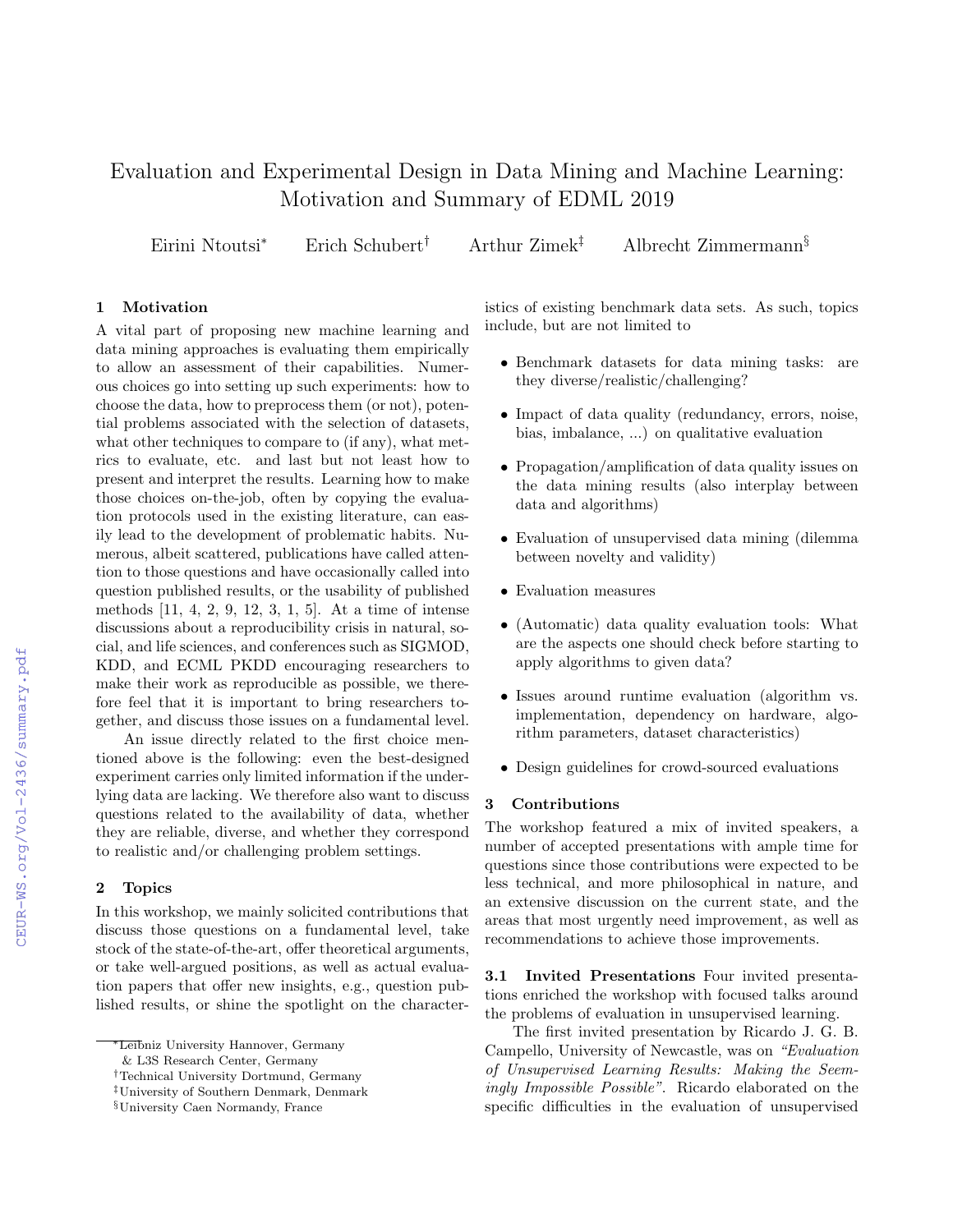data mining methods (namely clustering and outlier detection) and reported on some recent solutions and improvements, with special focus on the first internal evaluation measure for outlier detection [6].

The second invited presentation by Kate Smith-Miles, University of Melbourne, was on "Instance Spaces for Objective Assessment of Algorithms and Benchmark Test Suites", describing attempts to characterize data sets in a way to allow a map of the landscape of varying problems that shows where which algorithms perform good and this way also to identify areas where no good algorithm is available. This approach has been applied to characterize optimization problems [7] and classification problems [8]. It would be interesting to see this also on unsupervised learning problems.

The third invited presentation by Bart Goethals, University of Antwerp, reported on "Lessons learned from the FIMI workshops", a series of workshops that Bart run with others roughly 15 years ago, focusing on the runtime behavior of algorithms for frequent pattern mining [4, 2]. Bart highlighted the various problems encountered in these attempts, for example the difficulty in assessing truly algorithmic merits as opposed to implementation details.

The fourth invited presentation by Miloš Radovanović, University of Novi Sad, reported on observations regarding "Clustering Evaluation in High-Dimensional Data" and an apparent bias that is shown by some evaluation indices w.r.t. the dimensionality of the data [10].

3.2 Contributed Papers The submitted papers discussed a variety of problems around the topic of the workshop.

In "EvalNE: A Framework for Evaluating Network Embeddings on Link Prediction", Alexandru Mara, Jefrey Lijffijt, and Tijl De Bie describe an evaluation framework for benchmarking existing and potentially new algorithms in the targeted area, motivated by a observed lack of reproducibility.

Martin Aumüller and Matteo Ceccarello contributed a study on "Benchmarking Nearest Neighbor Search: Influence of Local Intrinsic Dimensionality and Result Diversity in Real-World Datasets", in which they study the influence of intrinsic dimensionality on the performance of approximate nearest neighbor search.

In their contribution "Context-Driven Data Mining through Bias Removal and Incompleteness Mitigation', Feras Batarseh and Ajay Kulkarni describe case studies for the use of context to overcome obstacles based on data quality (or a lack thereof) and thereby to improve the quality achieved in the corresponding data mining application.

Based on the instance space analysis techniques for optimization and for classification problems as discussed earlier in the invited presentation by Kate Smith-Miles, in "Instance space analysis for unsupervised outlier detection" Sevvandi Kandanaarachchi, Mario Munoz and Kate Smith-Miles discuss an approach to extend these techniques to the unsupervised and therefore more challenging problem of outlier detection.

The contribution "Characterizing Transactional Databases for Frequent Itemset Mining" by Christian Lezcano and Marta Arias proposes a list of metrics to capture representativeness and diversity of benchmark datasets for frequent itemset mining.

3.3 Program Committee The workshop would not have been possible without the generous help and the time and effort put into reviewing submissions by

- Martin Aumüller, IT University of Copenhagen
- James Bailey, University of Melbourne
- Roberto Bayardo, Google
- Christian Borgelt, University of Salzburg
- Ricardo J. G. B. Campello, University of Newcastle
- Sarah Cohen-Boulakia, Université Paris-Sud
- Ryan R. Curtin, Symantec Corporation
- Tijl De Bie, University of Gent
- Marcus Edel, Freie Universität Berlin
- Bart Goethals, University of Antwerp
- Markus Goldstein, Hochschule Ulm
- Nathalie Japkowicz, American University
- Daniel Lemire, University of Quebec
- Philippe Lenca, IMT Atlantique
- Helmut Neukirchen, University of Iceland
- Jürgen Pfeffer, Technical University Munich
- Miloš Radovanović, University of Novi Sad
- Protiva Rahman, Ohio State University
- Mohak Shah, LG Electronics
- Kate Smith-Miles, University of Melbourne
- Joaquin Vanschoren, Eindhoven University of Technology
- Ricardo Vilalta, University of Houston
- Mohammed Zaki, Rensselaer Polytechnic Institute